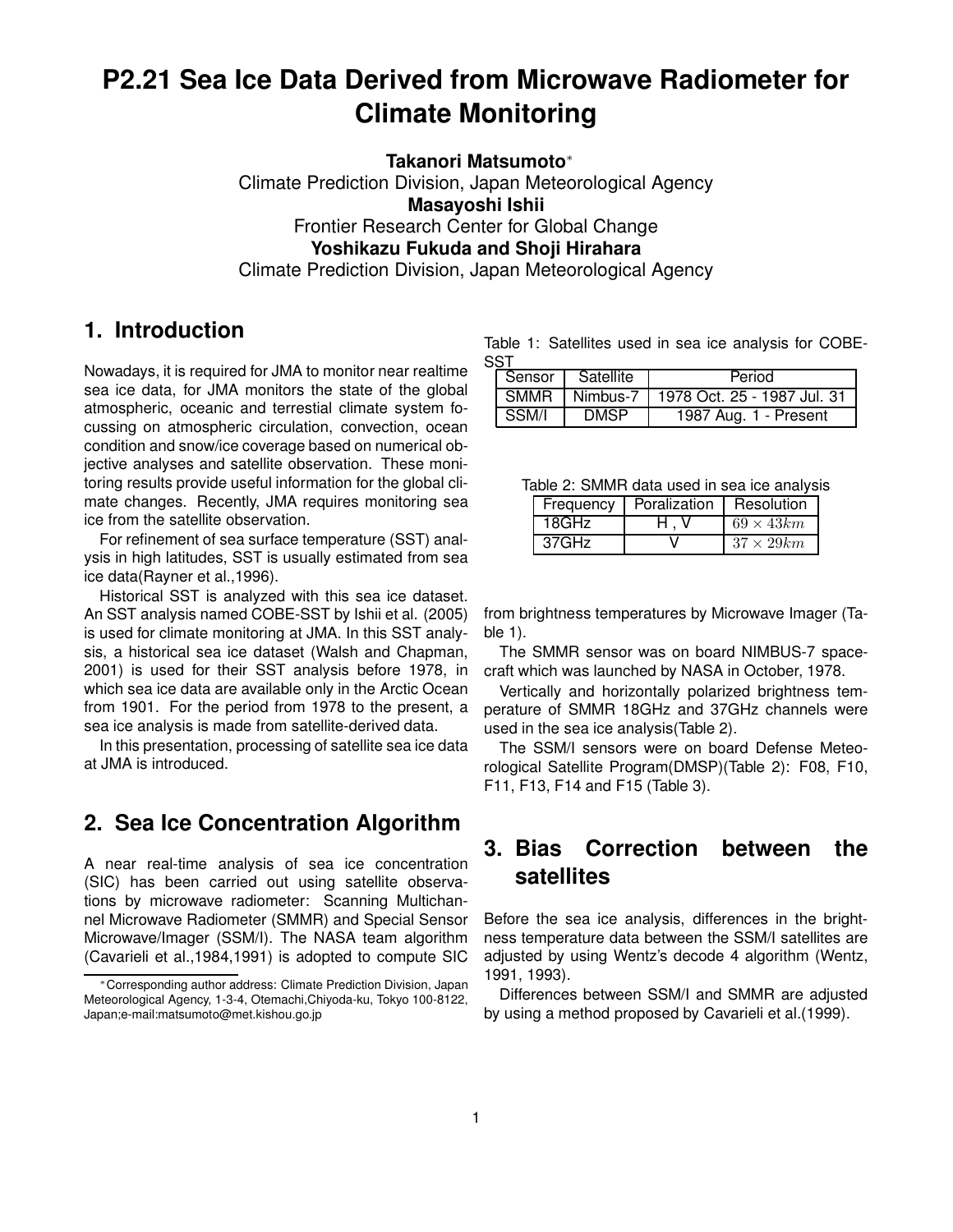| Table 3: Seried of DMSP satellite |                          |                |  |  |
|-----------------------------------|--------------------------|----------------|--|--|
| Sat                               | Period                   | Note           |  |  |
| F08                               | 1987 Jul.25 -            | 1987 Dec.2 -   |  |  |
|                                   | 1993 Sep.13              | 1998 Jan. 12   |  |  |
|                                   |                          | not in         |  |  |
|                                   |                          | operation      |  |  |
| F10                               | 1990 Feb.11 -            | orbit had high |  |  |
|                                   | 1997 Nov.14              | eccentricity   |  |  |
| F <sub>11</sub>                   | 1991 Dec.3 - 2000 May 16 |                |  |  |
|                                   | 2000 May 16              |                |  |  |
| F13                               | 1995 May 3 - Present     |                |  |  |
| F14                               | 1997 May 7 - Present     |                |  |  |
| F15                               | 2000 Jan.14 - Present    |                |  |  |

Table 4: DMSP SSM/I data. Letters H and V represent horizontally polarized and vertically polarized, respectively.

| Frequency | Polarization | Resolution        |
|-----------|--------------|-------------------|
| 19GHz     | H.V          | $69 \times 43 km$ |
| 22GHz     |              | $50 \times 40 km$ |
| 37GHz     | H.V          | $37 \times 29 km$ |
| 85GHz     | H.V          | $15 \times 13 km$ |

Since data from one DMSP satellite occasionally cannot cover whole region of the earth, data from plural DMSP satellites were used simultaneously.

## **4. SSM/I Error Data**

#### **4a.** 85GHz Data Error

Hollinger et al. (1991) reported that noise-equivalent delta temperature of the 85GHz channel increased from 0.8K to 2.1K and reached 5K in January 1989. Afterward, 85GHz sensor of F08 could not be used. Figure 1 shows a image of noisy 85GHz data.

So thin ice algorithm is not used in making COBE sea ice.

Sea of Okhotsk is so called thin ice area. Thin ice is calculated lower concentration than the sea ice analyzed by analyst So, the thin ice algorithm in use of 85GHz frequency is developed by Cavarieli, 1994. The improvement is confirmed by National Ice Center(Partington and Bertoia,Figure 2 1999).

Generally, the sea ice derived from microwave imager has lower concentration than the sea ice by analyst(Walsh and Chapman, 2001).



Figure 1: The SSM/I 85GHz vertical image on 1991 Jul.21. Almost everywhere in this figure covered with noise.



Figure 2: The comparison of NASA original algorithm and Thin ice algorithm : Upper left is thin ice algorithm, upper right is CAL/VAL, left below is NASA team and right below is Bootstrap(Partington and Bertoia, 1999).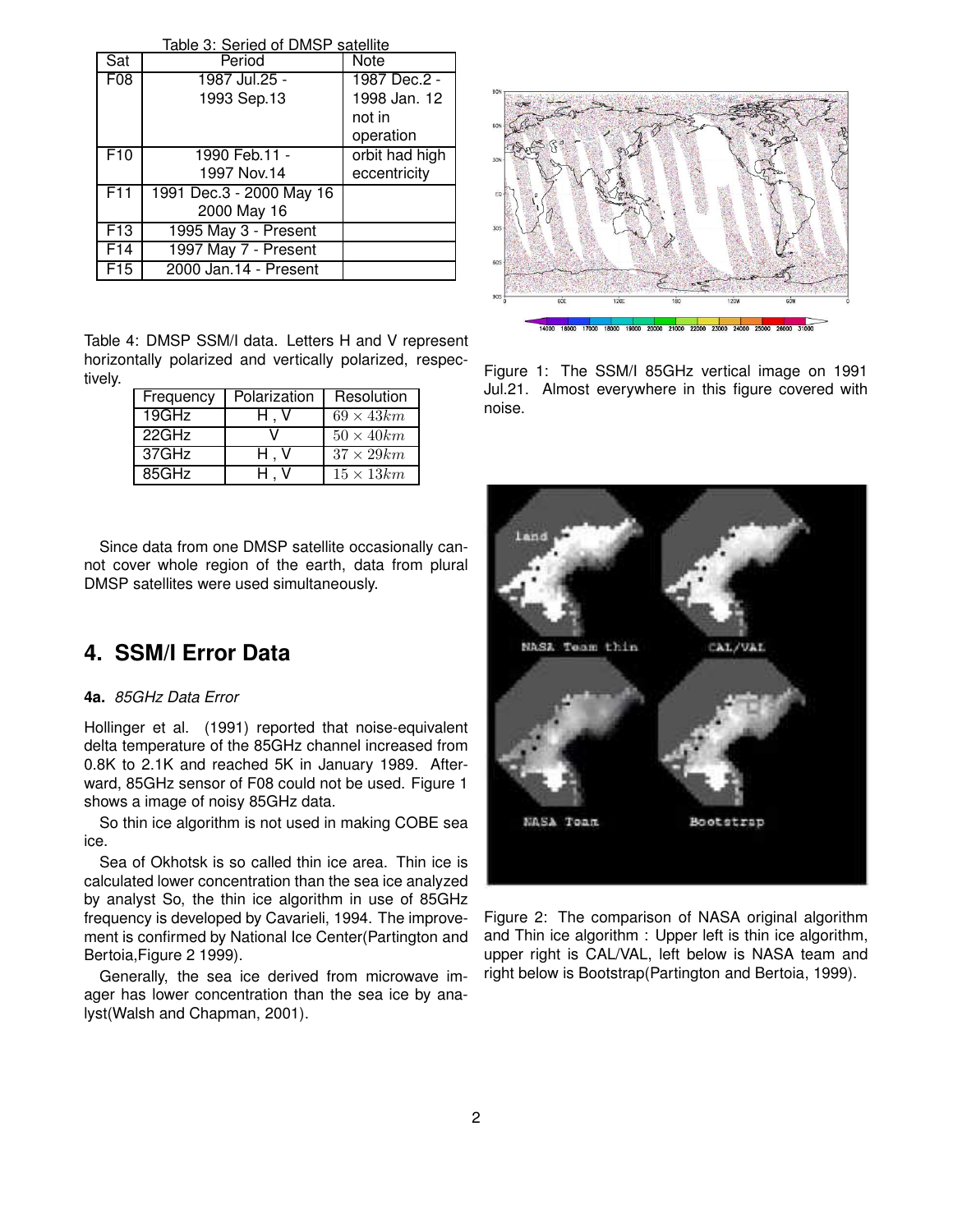

Figure 3: Bad allocation sample on 1991 Jul. 20. Australia is located on New Guinea, and Siberia is on Arctic Ocean.

Figure 4: The image of the differrence Tb(19V)- Tb(19H) on 1991 Jan. 31. Tb difference is above 70K almost everywhere in sea area, and is below 30K almost everywhere in land area.

### **4b.** Date Error

There are date error on Dec.31, 1996. The filename conversion is errored from the leap year date. These data are not included in sea ice analysis.

#### **4c.** Bad Allocation

Most likely error is this type (Figure 3). In sea area, the horizontally polarized brightness temperature is going down owing to the change of emissivity. Land area is not so going down. So, there are large brightness temperature difference between sea area and land area. From this point of view, if the data of latitude and longitude are recorded incorrectly, the bad allocation error occurs.

Figure 4 is the differrence between  $Tb_{19V}$  and  $Tb_{19H}$ . Here,  $Tb_{19V}$  is brightness temperature of 19GHz vertically polarized data, and  $Tb_{19H}$  is brightness temperature of 19GHz horizontally polarized data. The difference on sea is almost above 70K, and that on land is almost smaller than 30K.

If the difference is more than 40K, the data can be with bad allocation error. And these data are not used in sea ice analysis.

## **5. Land Data for Sea Ice Analysis**

Spurious sea ice is eliminated by using a spill-over correction proposed by Cavalieri et al.(1994). A land data set, GTOPO30 is used in this processing, which contains land data and snow ice index classified by the Global Land Cover Characteristics(GLCC) data from USGS( Loveland et al.,1999).

The Land data ( Figure 5) used in this process was made by GTOPO30 land data and Snow Ice index classified by the Global Land Cover Characteristics (GLCC) data from USGS( Loveland et al.,1999).

The GTOPO30 data are defined on a 0.25-degree grid. And land data from GTOPO30 is merged with snow ice index of the vegetation data by JMA.

## **6. Feature of Sea Ice**

It is shown in Figure 6 the difference of sea ice analysis and the land data used in sea ice analysis on winter season in the Arctic. This figure shows that in the thin ice area, such that sea of Okhotsk, COBE sea ice has lower concentration than Hadley sea ice(Rayner et al. 1994), and almost the same as NCEP sea ice(Reynolds et al., 2002). But NCEP sea ice has higher concentration in the arctic than COBE sea ice.

It is shown in Figure 7 the difference of sea ice analysis and the land data used in sea ice analysis on winter season in the Antarctic. Figure 7 shows the handling of iceshelves and land data are different.

Figure 8 shows seasonal change of sea ice analysis in the Arctic of each center. This figure shows that the SIC of COBE and NCEP are closely related, but Hadley is considarably higher than COBE.

Figure 9 shows seasonal change of sea ice analysis in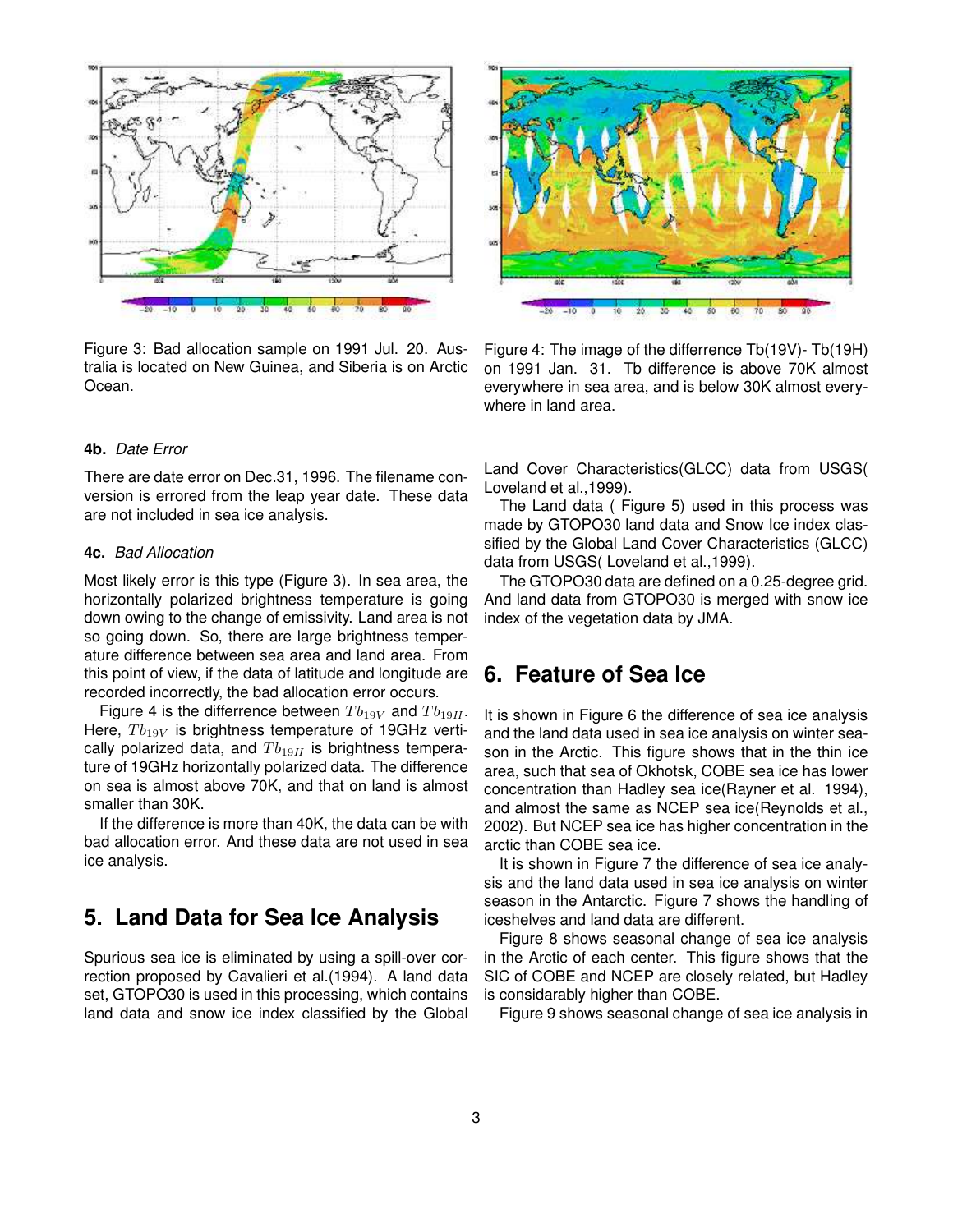

Figure 5: Land data used in sea ice analysis 1: Land, 2- 3: Coast, 4: Sea , 10: Iceshelves . Land data is slightly larger than correct Land area for sea ice analysis.



Figure 7: Sea ice concentration of the Antarctic in COBE with those of the other centers on August, 1990 : The chart of upper left is Hadley center, that of upper right is COBE, that of left below is NCEP and right below is the difference between Hadley and COBE.





Figure 6: Sea ice concentration of the Arctic in COBE with those of the other centers on February, 1990 : The chart of upper left is Hadley center, that of upper right is COBE, that of left below is NCEP and right below is the difference between Hadley and COBE.

Figure 8: Comaprison of sea ice seasonal change of the arctic in COBE with those of the other centers : The red line expresses COBE, the blue line is Hadley and the purple line is NCEP.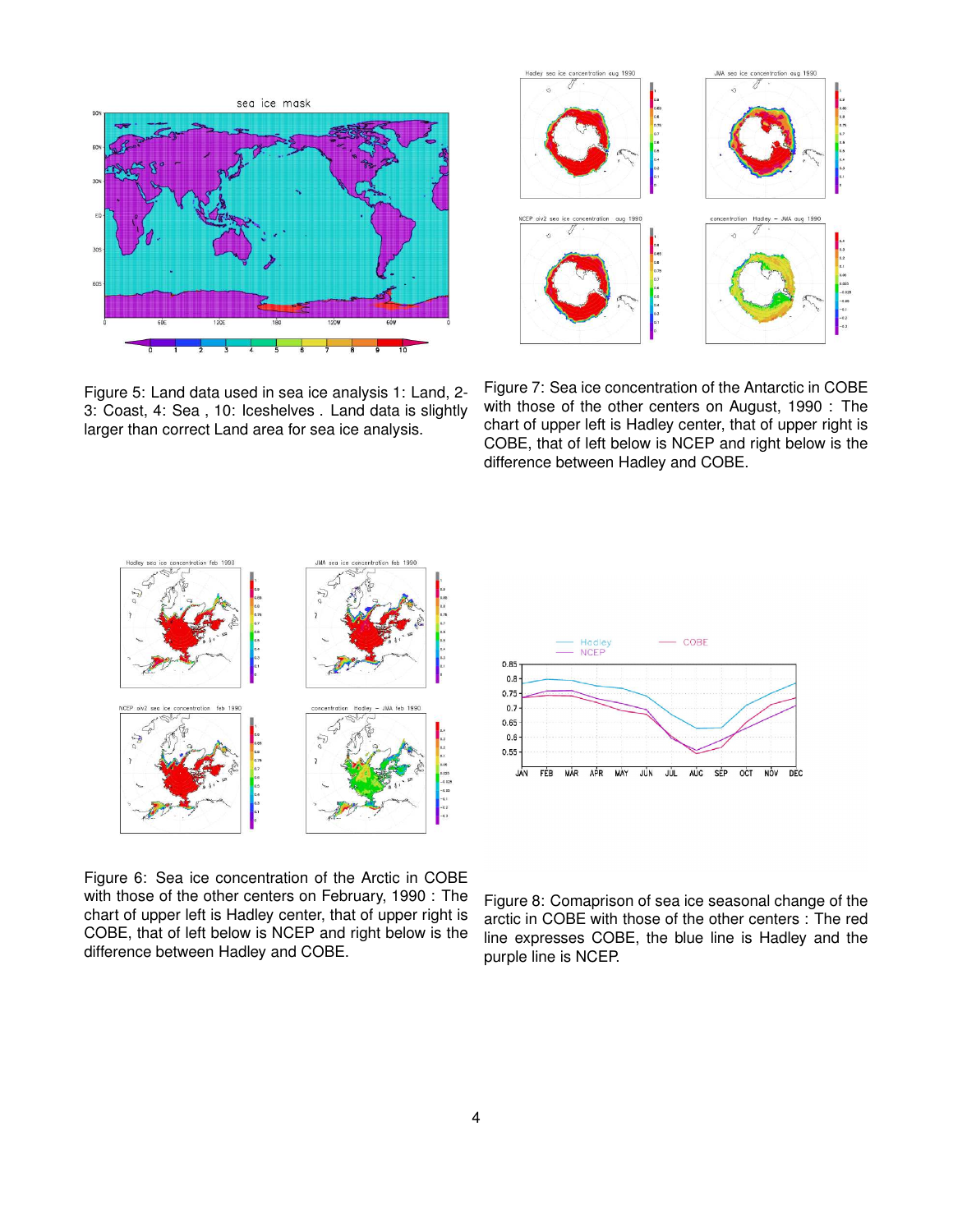

Figure 9: Comaprison of sea ice seasonal change of the Antarctic in COBE with those of the other centers : The red line expresses COBE, the blue line is Hadley and the purple line is NCEP.

the Antarctic of each center. This figure shows that the SIC of Hadley and NCEP are closely related in winter season, and that of COBE and NCEP are closely related in summer season.

From these point of view, the sea ice in COBE has the lowest concentration in the three sea ice data sets.

Figure 10 shows the time series shown are of SIC averages only at grid points where SIC is above 50%.

These figures shows that the feature of sea ice between the Arctic and Antarctic Ocean are quite different. In the Antarctic Ocean ,the sea surface current is around Antarctica and this is the main reason why the formation of the stratification is weak. In the Antarctic Ocean ,the sea surface current is around Antarctica and this is the main reason why the formation of the stratification is weak. So, the sea ice of the Arctic is formed rigidly in winter season, but that of the Antarctic is weaker connection and generated polynyas and lead by strong wind and sea surface current, and SIC of the Antarctic in winter season is lower than the arctic from microwave characteristics.

## **7. Operational processing**

At JMA, DMSP SSM/I TDR data are operationally processed with a delay of one day, and the sea ice analysis is used in COBE-SST.

The sea ice data are evaluated by the COBE-SST, again, and therefore SST and sea ice analyses are in-



Figure 10: Sea Ice Interannual Change in the Arctic Ocean : The Arctic Ocean is surrounded by the continents. So, sea ice consentration in the Arctic has distinguished seasonal trend.



Figure 11: Sea Ice Interannual Change in the Antarctc Ocean : In winter season, sea ice concentration are not so high as in the arctic.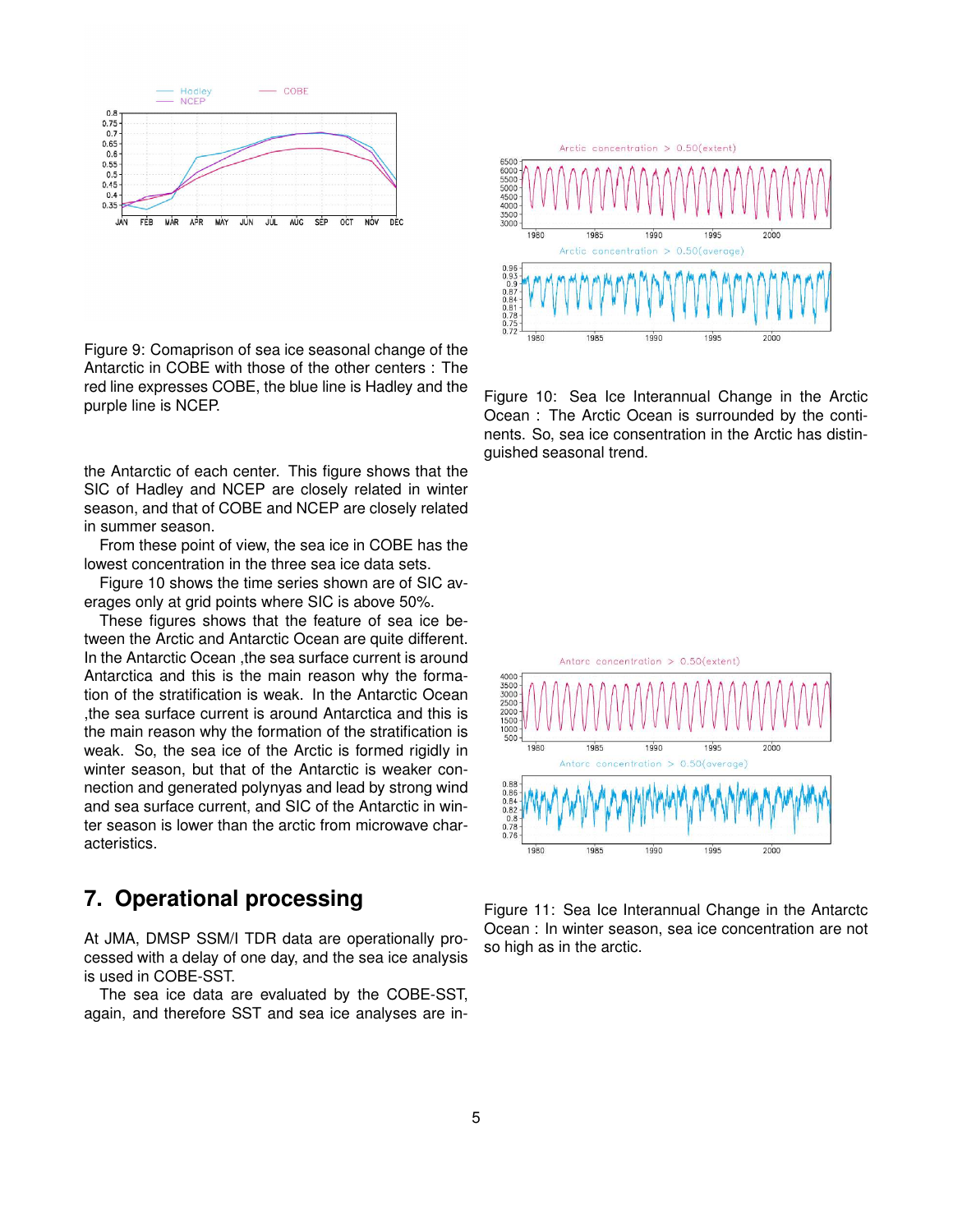

Figure 12: SST and SEA Ice analysis flow chart : This is operational process for climate monitoring.

tended to keep consistency between the two analysis (Figure 12).

The COBE dataset contains analyses and errors and the analysis is available throughout the 20th century. The analysis is based on only in-situ observations exchanged bia the Global telecommunication System and available in the International Comprehensive Ocean and Atmosphere Data Set and the Kobe Collection. The both SIC and SST analyses are utilized in the Japanese 25-year Reanalysis (JRA-25) and the JMA Climate Data Assimilation System (JCDAS).

## **8. conclusion**

The SIC in COBE has the lowest of the three centers, that is Hadley, NCEP and COBE, and the seasonal change is not so clear in the Antarctic as Hadley.

The higher concentration is calculated by the thin ice. For near real time use, it would be introduced in the sea ice process in COBE.

## **9. Acknowledgement**

SMMR data were acquired from National Snow and Ice Data Center. SSM/I data have been acquired from CLASS ( NCDC and SAA) by the convenience of Dr. Axel Graumann.

Testing of Sea Ice Analysis had been made by the aid of Mr. Kurino(Meteorological Satellite Center) and Dr. Shibata(JAXA EORC).

## **References**

- Cavarieli, D. J. , P. Groersen, W. J. Campbell(1984) : Determination of Sea Ice Parameters from NIMBUS-7 SMMR. J. Geophys. Res., 89, 5355-5369.
- Cavarieli, D. J. , J. P. Corawford , Drinkwater M. R. , D. T. Eppler , L. D. Farmer , R. R. Jentz , C. C. Wackerman (1991) : Aircraft active and passive microwave validation of sea ice concrntrations from the DMSP SSM/I. J. Geophy. Res., 96, 21989-22088.
- Cavarieli, D. (1994): A microwave technique for mapping thin sea-ice. J. Geophy. Res., 99, C6, 12561-12572.
- Cavarieli, D. J., C. L. Parkinson, P. Groersen, and H. J. Zwally(1994): Arctic and Antarctic Sea Ice Concentrations from Multichannel Passive-Microwave Satellite Data Sets : October 1978 - September 1995. User's Guide. NASA TM 104647, Goddard Space Flight Center, Greenbelt, MD 20771, pp17.
- Cavarieli, D. J., C. L. Parkinson, P. Groersen, J. C. Comiso, and H. J. Zwally(1999): Deriving long-term time series of sea ice cover from satellite passive microwave multisensor data sets. J. Geophy. Res., 104, 15,803-15814.
- Hollinger, J. P., G. A. Poe, L. A. Rose, R. H. Baldwin, J. W. Deaver, D. K. Conway, R. W. Conway, M. A. Craft, N. L. Leist, E. M. Overton, D. J. Spangler, L. A. Walker, J. L. Peirce, R. C. Savage, J. C. Alishouse, J. C. Wilkerson, S. Snyder, J. Vongsathorn, R. Ferraro, C. T. Swift, M. Goodberlet, K.H.Hsueh, F. Wentz, M. J. McFarland, M. Batchelor, Robert Miller, J. Miller, Richard Miller, S. Steinberg, C. M. U. Neale, R. O. Ramseier, K. Asmus and I. G. Rubinstein(1989,1991) DMSP Special Sensor Microwave / Imager, Calibration / Validation. Final Report. Vol.1(1989), Vol.2(1991), Naval Research Laboratory.
- Ishii, M., A. Shouji, S. Sugimoto, and T. Matsumoto(2005) : Objective Analyses of SST and Marine Meteorological Variables for the 20th Century using ICOADS and the Kobe Collection.,
- King, J. C. and J. Turner(1997) : Antarctic Meteorology and Climatology. Cambridge University Press, 120- 141.
- Loveland,T.R., B. C. Reed, J. F. Brown, J. F. Ohlen, D. O. Zhu, L. Yang and J. Merchant(2000) : Global Land Cover Characteristics Database (GLCCD) Version 2.0.
- Partington, K., and C. Bertoia(1999) : Evaluation of Special Sensor Microwave / Imager Sea-Ice Products. National Ice Center.